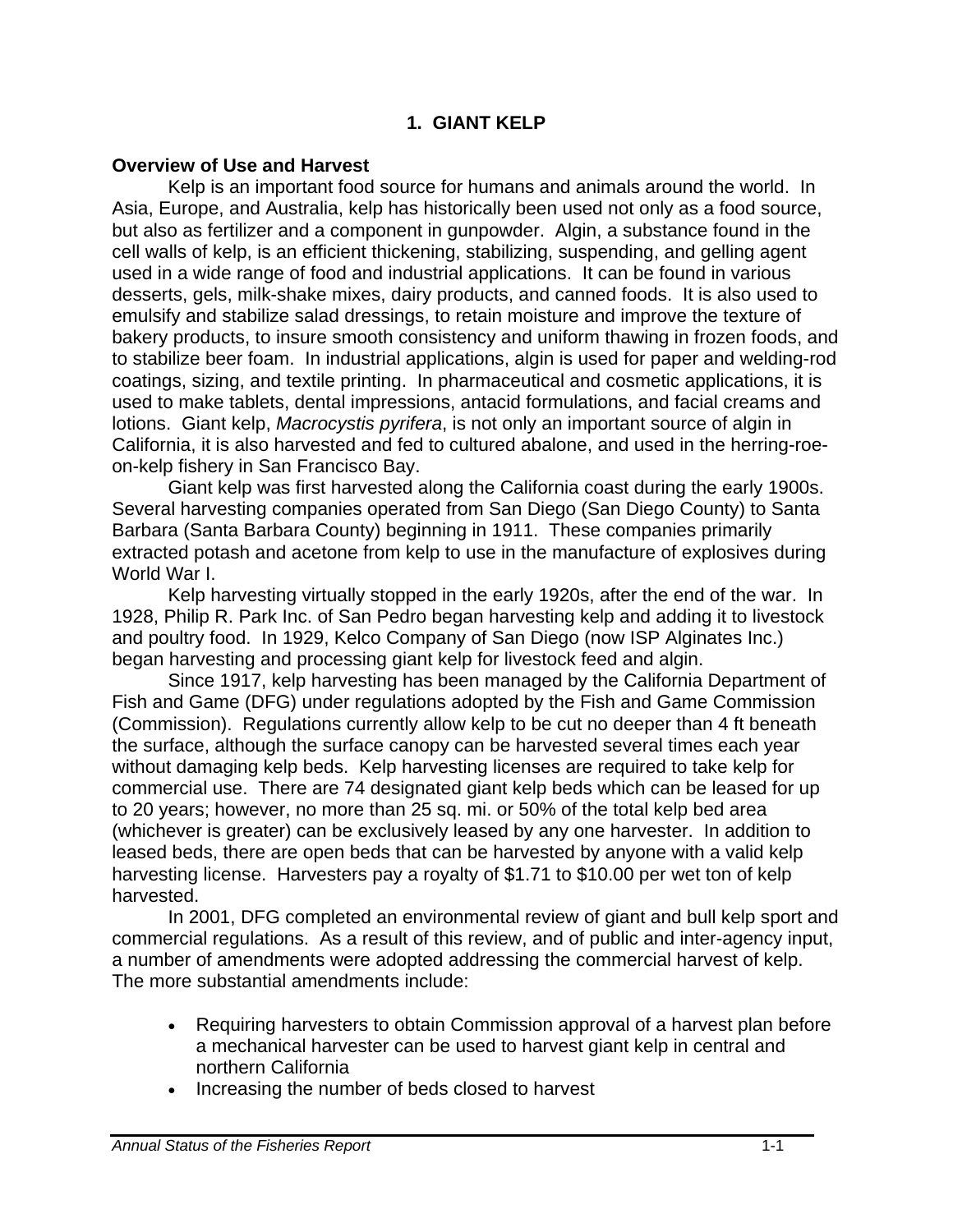- Closing a portion of a bed in Monterey County which experiences heavy seasonal harvest pressure
- Creating a mechanism for restricting harvest by imposing temporary harvest controls where necessary for resource protection

Giant kelp is one of California's most valuable living marine resources. In 2001, the kelp harvesting industry was valued at more than \$30 million annually. Today, giant kelp is harvested from Imperial Beach in San Diego County, near the U.S.-Mexico border, to Santa Cruz (Santa Cruz County). Mexican harvesters in Ensenada provide another source of kelp from beds off Baja California.

The annual harvest has varied from a high of 395,000 tons in 1918 to a low of less than 1,000 tons in 1931 (Figure 1.1, Table 1.1). Such fluctuations are primarily due to climate change and natural growth cycles as well as market supply and demand. During the 10-year period from 1970 to 1979, the harvest averaged nearly 150,000 tons, while from 1980 to 1989 the average harvest was only 66,000 tons. During the 1980s, kelp harvests were devastated by the 1982-1984 El Niño event and accompanying storms, and the 200-year storm that occurred in January 1988. In most areas, giant kelp recovered quickly with the return of cooler, nutrient rich waters. Harvests in California increased to more than 130,000 tons in 1989 and to over 150,000 tons in 1990. During the 1990s, increased competition from Japan for "low end" or lesspurified alginate caused ISP Alginates Inc. to reduce harvests by about half. ISP Alginates Inc. anticipates harvesting approximately 50,000 tons of giant kelp annually from California waters over the next several years.



Figure 1.1. Annual commercial landings (tons) of giant kelp from 1916 to 2001. Data source is the Kelp Harvester's Monthly Report (logbook) and data is not available from 1921 to 1930. Kelp landings consist primarily of giant kelp (*Macrocystis pyrifera*).

Kelp harvesters use harvesting methods that best suit their purposes and needs. For example, ISP Alginates Inc. uses specially designed vessels with cutting mechanisms on the stern, and a conveyor system that places the cut kelp into a harvester bin. Blades mounted at the base of the conveyor are lowered 3 ft into the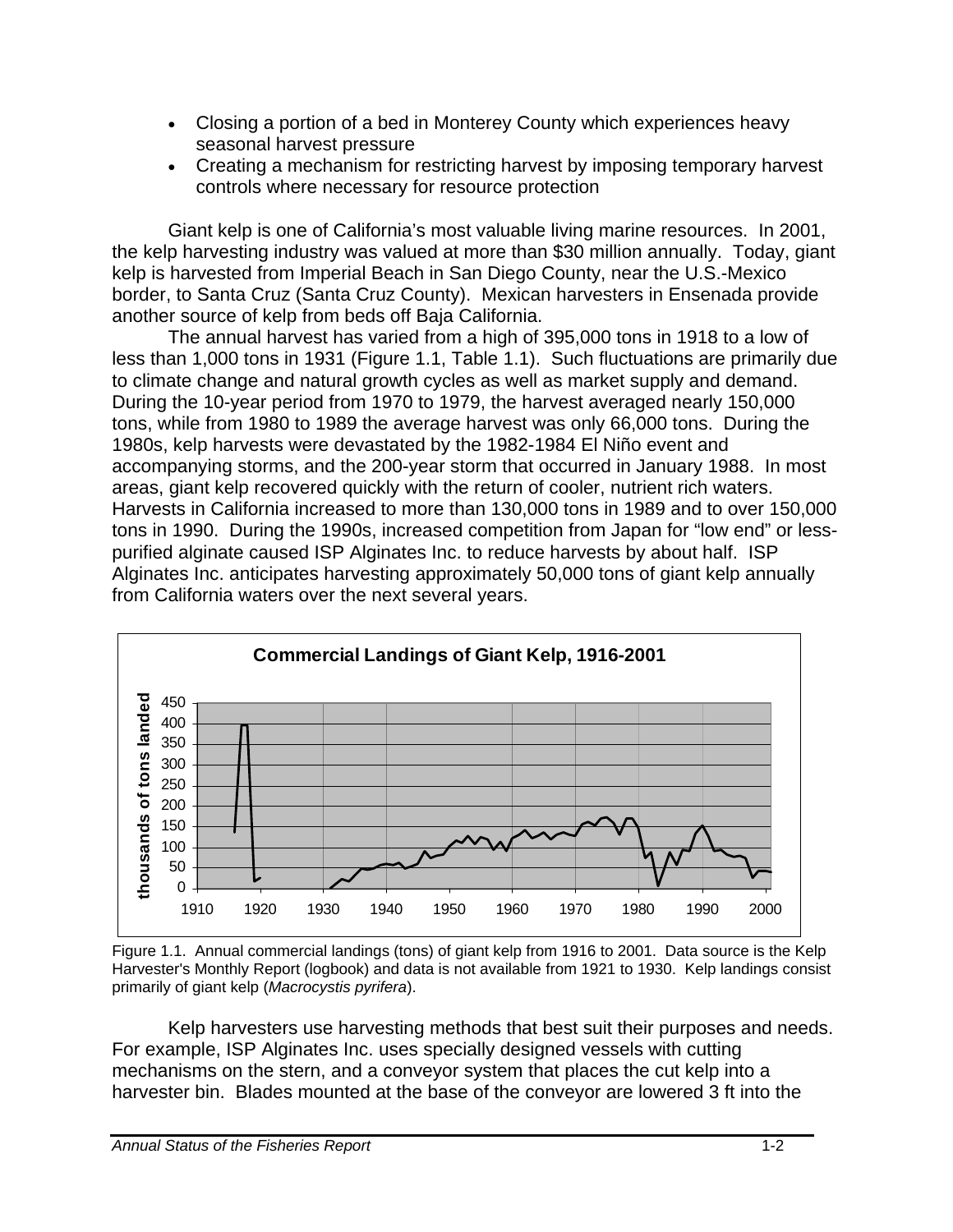kelp bed while propellers on the bow slowly push the harvester stern-first through the bed. These vessels can collect up to 600 tons of kelp per day. To facilitate its harvesting operations, the company conducts regular aerial surveys from June through November. This survey information is used to direct harvesting vessels to mature areas of kelp canopy that have sufficient density for harvesting. Another kelp harvesting company, The Abalone Farm, harvests kelp to feed cultured abalone using a modified U.S. Navy landing craft with a cutting device and conveyor system mounted on the bow. For the herring roe-on-kelp fishery, however, kelp is hand-harvested from small boats, loaded carefully into bins and transported by truck to San Francisco Bay.

# **Status of Biological Knowledge**

Giant kelp forests occur in the temperate oceans of the Northern and Southern Hemispheres. These forests are especially well developed along the west coast of North America from Punta Abreojos in Baja California, Mexico, to Point Año Nuevo, San Mateo County, California. They create a unique habitat that provides food, shelter, substrate, and nursery areas for nearly 800 species of animals and plants. Many of these animals and some plants are of importance to sport and commercial fisheries.

Typically, giant kelp flourishes in wave-exposed areas of nutrient-rich, cool water ranging from 20 to 120 ft deep. The kelp attaches to rocky areas on the sea floor by means of a root-like structure called a holdfast. Along the protected shoreline of Santa Barbara County, however, giant kelp also grows on sand. Here, it attaches to exposed worm tubes or the remains of old holdfasts. Kelp fronds grow from the holdfast towards the sea surface. A frond is composed of a stem-like stipe which has numerous leaf-like blades springing from it. A gas-filled bladder at the base of each blade, called the pneumatocyst, helps buoy the frond in the water column.

Giant kelp absorbs nutrients from the water through all its surfaces. Under optimal conditions with high nutrient levels and low ocean temperatures (50 $\degree$  to 60 $\degree$  F), fronds can grow up to 2 ft per day. Fronds can reach a length of more than 150 ft, and large plants can have more than 100 fronds. As the fronds mature, die, and break away, young fronds take their place. Although giant kelp plants can live for up to 8 years, individual fronds last for only about 6 to 9 months, and individual blades live only about 4 months.

Giant kelp reproduction involves two very different growth forms, the large canopy-forming sporophyte and the microscopic gametophyte (Figure 1.2). Specialized reproductive blades, located just above the holdfast on an adult sporophyte, release trillions of microscopic spores each year. The spores settle on the bottom and develop into microscopic "male" and "female" gametophyte plants. Fertilization of the female gametophyte produces a small sporophyte. This tiny plant will develop into a canopyforming adult within 7 to 14 months if it survives competition with other plants, and is not destroyed by undesirable environmental factors or eaten by grazers.

# **Status of the Beds**

The density and abundance of kelp canopy varies by location, year, and season. In central California, natural plant deterioration occurs in late summer and early fall. Canopies virtually disappear during the late fall and winter, when storms cause frond and plant loss. Canopies usually begin forming again in the spring, and by summer are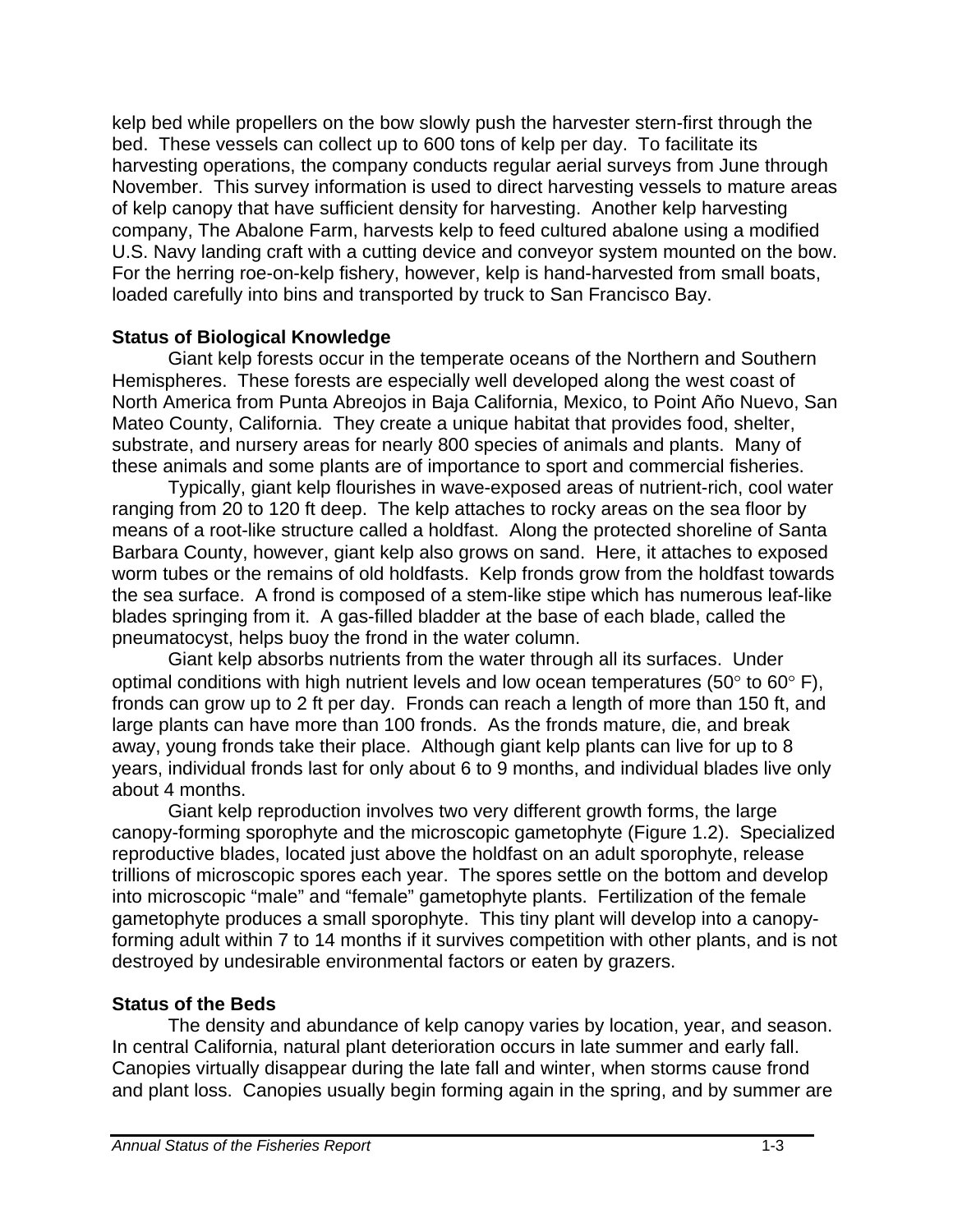

Figure 1.2. The life cycle of giant kelp. Foster, M.S. and D.R. Schiel. 1985. The Ecology of Giant Kelp Forests in California: A Community Profile. Fish and Wildlife Service. U.S. Dept. of the Interior, Biological Report 85(7.2).

quite dense. Off southern California, however, kelp canopies frequently grow throughout the year in the mild weather conditions. Dense canopies can develop during the winter, especially during mild years when storms and large swell events are infrequent.

The health and long-term survival of giant kelp forests is influenced by a variety of factors, including storms and climatic events, grazing, competition, sedimentation, pollution, and disease. These factors can be divided into two different types: naturally occurring, and human-induced. Southern California's giant kelp beds are influenced by both natural and human-induced factors.

Fluctuations in water temperature influence kelp survival in southern California to a great extent. South of Point Arguello (Santa Barbara County), in an area called the Southern California Bight, water temperatures are considerably warmer than for the rest of the State. The warmer water temperatures in this area tend to negatively affect kelp survival. Human influences on giant kelp also tend to be greater in southern California due to the concentration of the State's population within this region, and associated pollution and coastal development.

During the last 30 years, the size, distribution, and location of the kelp canopy throughout California has fluctuated considerably. An aerial survey conducted in 1967 showed a total of 70 sq. mi. of kelp canopy from around Point Montara (San Mateo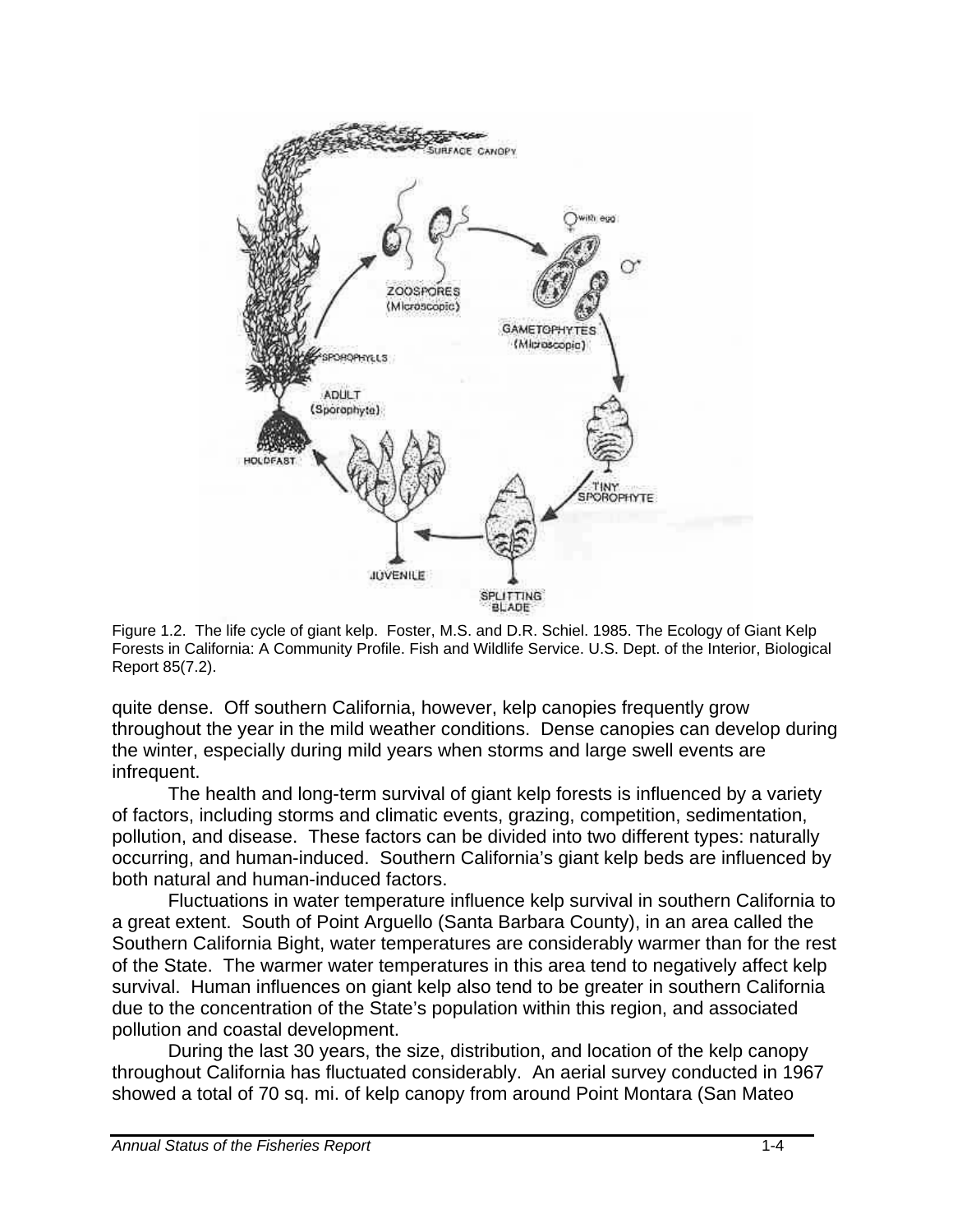County) to the U.S.-Mexico border, with 53.9 sq. mi. of the total in southern California (Figure 1.3). In southern California, 33 sq. mi. occurred along the mainland coast and 20.9 sq. mi. occurred around the Channel Islands. A survey conducted in 1989 reported 40.7 sq. mi. of kelp canopy along the entire California coast. Of this, 17.5 sq. mi. were recorded for southern California. The Channel Islands accounted for 9.8 sq. mi., while the mainland coast of southern California totaled 7.7 sq. mi. During the most recent statewide kelp forest survey conducted in 1999, a total of 17.8 sq. mi. of giant kelp canopy was charted along the California coast, with 11.4 sq. mi. off southern California, including the offshore islands. The 1999 survey showed only 3.7 sq. mi. of giant kelp canopy along the mainland coast of southern California, and 7.7 sq. mi. off the Channel Islands.





The methodology used to conduct photographic aerial surveys is subject to a high degree of error. During these surveys, infrared film is used to highlight temperature differences between the kelp canopy at the water's surface and the background water temperature. Kelp immediately below the surface is invisible using this method. Results from these surveys may also vary due to wind waves and local currents. The degree of error in aerial kelp surveys could be greatly reduced by conducting surveys more frequently, and by using new technology such as digital multispectral imaging.

This being said, it is still evident that kelp forests are declining, particularly in southern California. The decline can be at least partly explained by the warming trend over the past 20 years and the frequency of severe El Niño events. However, the warming trend cannot explain differences in kelp canopy distribution between the Channel Islands and the mainland coast in southern California, since both areas are likely to experience the same oceanographic conditions in a given year. This suggests that the change in the relative abundance of kelp in these two areas may be due to factors other than warming trends.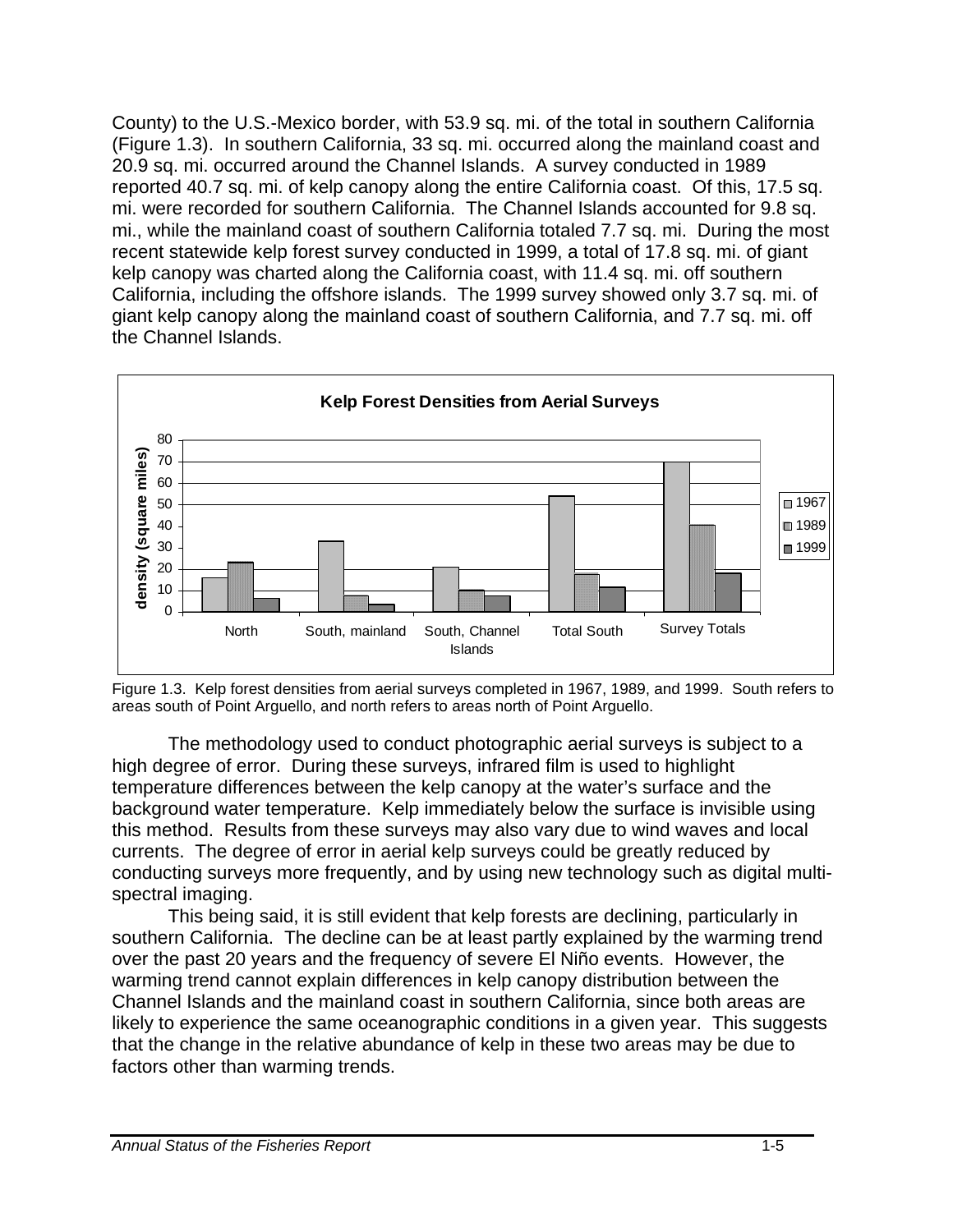During the 1980s and 1990s, many major oceanographic events affected kelp beds, including an El Niño event from 1982 through 1984, a devastating storm within that same period, and a large swell event in 1988. Excessive wave action from storms and surge can break kelp fronds and dislodge entire plants. Dislodged plants can also become entangled with other, nearby plants, pulling them from the substrate. Two more El Niño events occurred from 1992 through 1994 and from 1997 through 1998, with the 1992-1994 El Niño event followed by severe storms. The most recent El Niño event, from 1997 through 1998, was the warmest of the three.

The warm water and storms associated with the El Niño events destroyed plants, inhibited kelp growth, and resulted in minimal canopy development throughout southern California. During the 18-year period from 1981 to 1998, sea surface temperatures exceeded the previous 60-year mean in all but a single year (1988). In 1967, there were approximately 18 sq. mi. of kelp canopy near Santa Barbara, compared to only 6 sq. mi. in 1989. When last checked in 2000, the giant kelp forests that had been anchored in sand substrate near Santa Barbara had not returned.

Fishes such as opaleye and halfmoon regularly graze upon kelp. These fish can damage kelp forests when present in large numbers, especially when conditions are unfavorable for kelp growth. Invertebrates such as sea urchins, amphipods, isopods, and crabs also graze on kelp and may cause damage. The removal of the southern sea otter from southern California eliminated a major predator on sea urchins, and changed the balance of predator-prey relationships in the kelp bed community.

In addition, intensive fishing for some of the remaining sea urchin predators, such as California sheephead and California spiny lobster, and fishing for sea urchin competitors such as abalone has significantly altered the sea urchin population dynamics in kelp forests. Sea urchin populations increased exponentially in some areas and overgrazed the kelp, creating areas referred to as "urchin barrens."

Human activities may also influence the health and distribution of kelp beds. Human-caused disturbances include pollution, sedimentation, wastewater discharge and thermal (warm-water) discharge. Sedimentation of the rocky bottom can retard kelp growth and even bury young plants, preventing development and reproduction. Pollution can affect kelp forests in a variety of ways. Industrial and domestic wastewater discharges carry toxins such as pesticides and heavy metals, which can accumulate in nearshore sediments. Chemicals such as these alter the physical and chemical environment near the discharge site, and may decrease the growth and survival of kelp forests. Thermal discharges from power plants can have localized effects on kelp forests. Wastewater and thermal discharges can increase turbidity and redistribute sediments into nearby kelp forests, affecting kelp growth and survival. A variety of pathogens are known to affect kelp, but their broad impacts on kelp forests have not been studied. While tumors, galls, and lesions have been observed on kelp, only occasionally have they caused severe damage.

Short- and long-term declines and, in one case, the complete disappearance of a kelp bed in southern California have been associated with human activity. An extensive kelp bed, known as Horseshoe Kelp Bed, existed off the coast of what is now Los Angeles Harbor prior to the 1920s. The bed reportedly measured a quarter-mile to a half-mile wide, and two miles long. A DFG Information Bulletin reported interviews with "old-time fishermen" who recalled that the kelp bed began to decline during the 1920s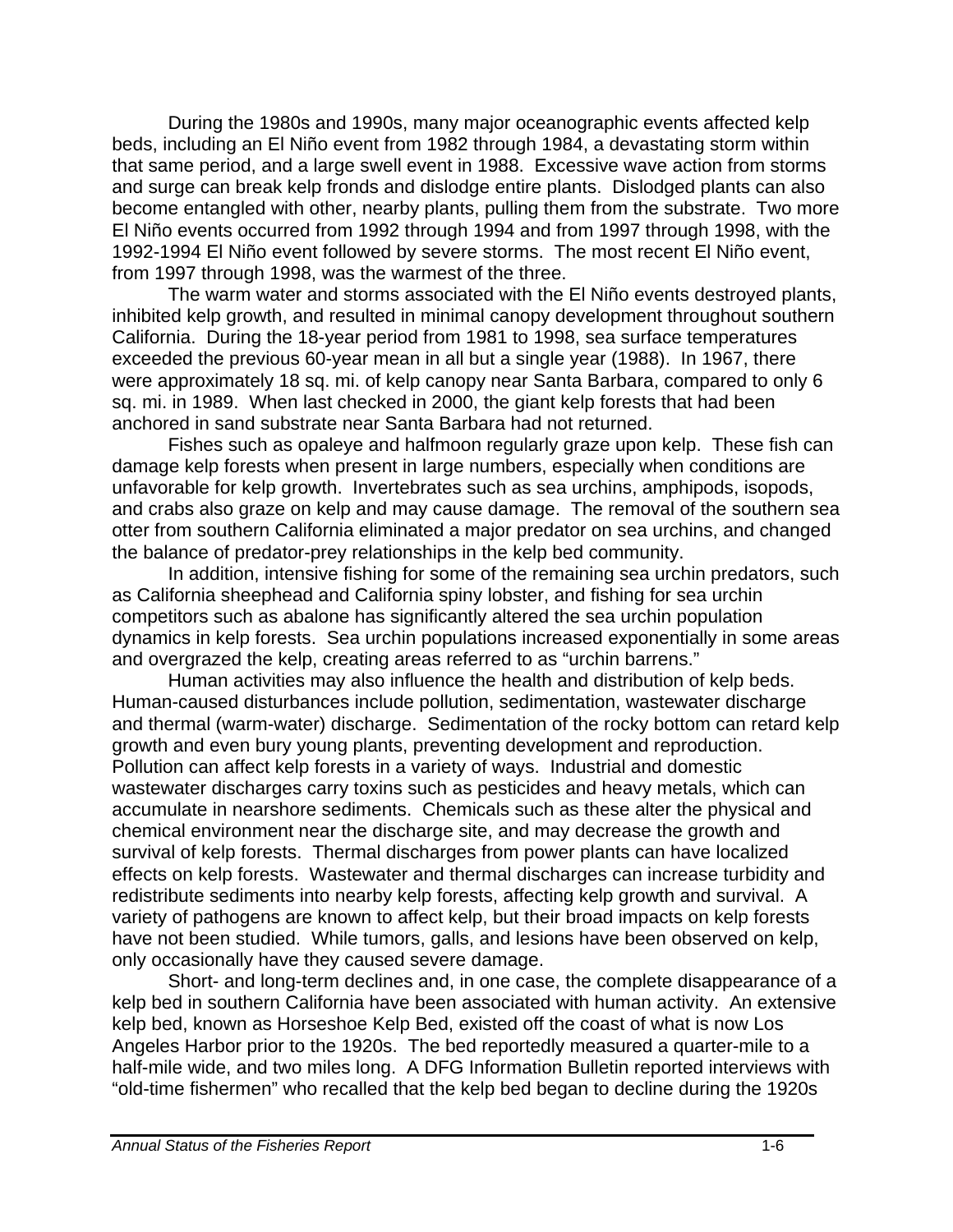and 1930s. During this time period, the main channel and West Basin of Los Angeles Harbor was widened, and an entire island (Deadman's Island) was removed by dredging. Some fishermen recalled that the White's Point Sewer Outfall, which began discharging in 1934, was associated with the disappearance of the last remnants of this bed. The Horseshoe Kelp Bed grew in water 80 to 90 ft deep. While kelp still commonly grows at this depth off the Channel Islands, kelp does not grow at this depth along the southern California mainland coast today. Several years of decline in kelp beds near Salt Creek in Orange County and Barn Kelp Bed near Las Pulgas Canyon (off Camp Pendleton Marine Base) in San Diego County were associated with extensive grading of land around drainages adjacent to those beds.

The most thoroughly documented decline of giant kelp beds from human-induced causes was associated with the San Onofre Nuclear Generating Station in northern San Diego County. The discharge of heated and turbid cooling water caused the loss of approximately 150 acres of kelp. This single event was the only instance where damage to California kelp beds was documented well enough for mitigation to be required as compensation for the loss.

In the 1950s and 1960s, once-productive kelp forests off Point Loma and La Jolla (San Diego County) and along the Palos Verdes Peninsula (Los Angeles County) began to deteriorate. This, too, was attributed to biological and physical factors related primarily to human activities. Currently, there are several areas where the status of kelp is of concern, including the entire coastline of Santa Barbara and Ventura Counties, the Malibu coast in Los Angeles County, portions of the Palos Verdes Peninsula, the coast between Newport and Laguna Beach in Orange County, and San Onofre, south Carlsbad and La Jolla in San Diego County. Other kelp losses have undoubtedly occurred as a direct result of human activities along the southern California coastline, but the lack of strong baseline data prevents resource agencies from proving damages and seeking compensation. The development of a computerized Geographic Information System (GIS) that links known discharge and coastal development sites to aerial photographs of kelp canopies may provide effective tools to document and analyze such damage.

#### Kelp Restoration

In 1963, the Scripps Institution of Oceanography and Kelco Company began to develop techniques to protect and restore kelp forests off San Diego. Sea urchin control was achieved by crushing or spreading lime on urchins, and transplanting kelp. Later experimentation between 1991 and 1992 involved feeding urchins along a front to discourage feeding on attached plants, and increasing urchin reproduction so that commercial harvesting could be encouraged. These methods appear to have succeeded in restoring kelp beds off San Diego. However, there are indications that the urchin fronts will redevelop when these labor-intensive efforts cease. This drawback calls into question the long-term benefits of any one-time restoration effort, as well as the economic feasibility of such an effort as a long-term solution covering a broad area.

Between 1967 and 1980, kelp restoration was conducted along the Palos Verdes Peninsula by the Institute of Marine Resources and the DFG. This work combined sea urchin control and kelp transplanting, with the objective of establishing several small stands of kelp that would provide seed stock for new and expanding beds. In 1974, the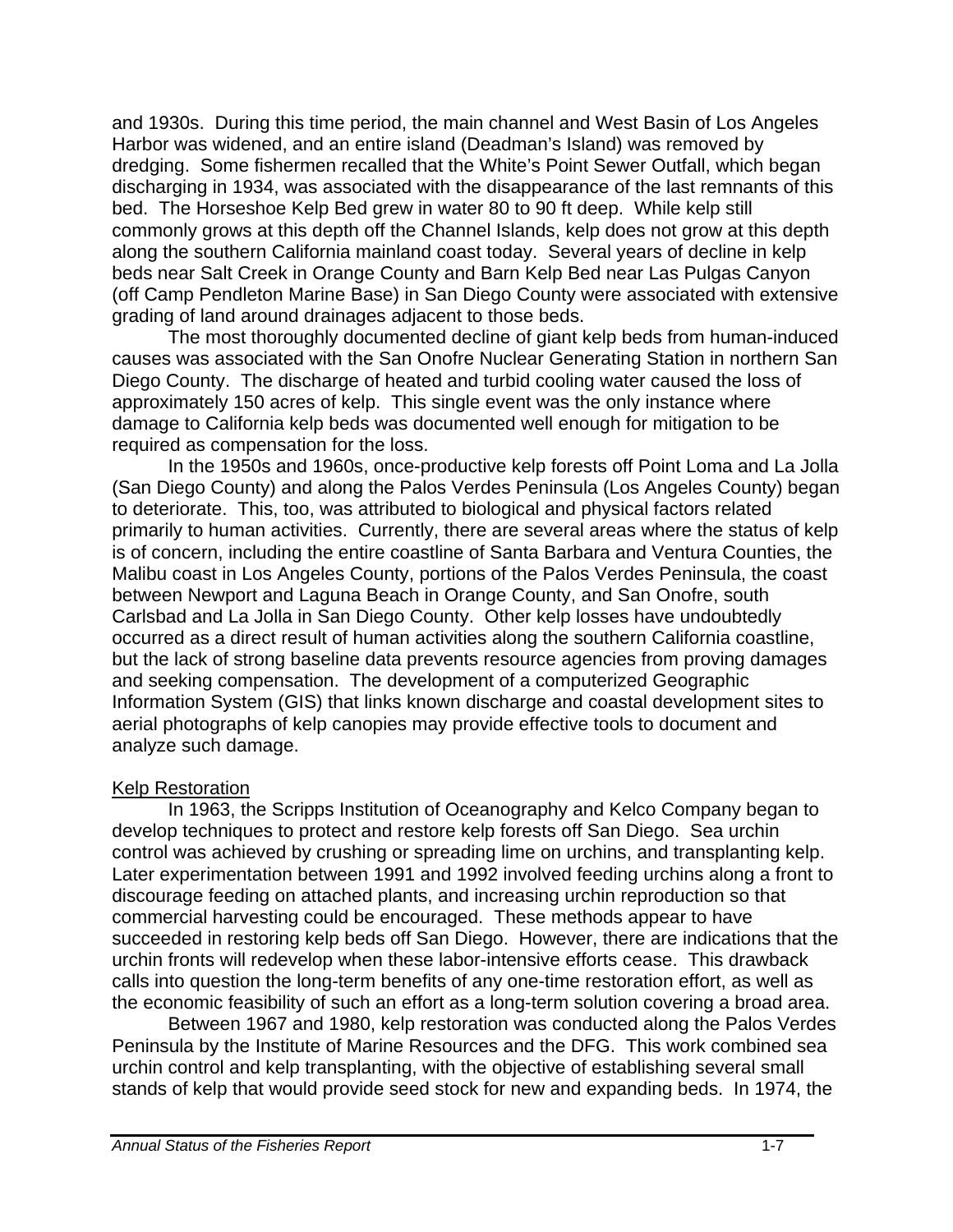first naturally expanding kelp stand in 20 years was observed off the Palos Verdes Peninsula. By 1980, when restoration work was discontinued, the stand had developed into a kelp bed covering nearly 600 acres. In 1989, aerial surveys found over 1,100 acres of kelp off the Palos Verdes Peninsula. Two subsequent El Niño events have severely decreased the size of these beds, however.

Kelp restoration work has also been conducted in storm-damaged areas off Santa Barbara and Orange Counties. Shortly after the 1982-1984 El Niño event, Kelco Company began developing techniques for restoring kelp beds in Santa Barbara County. In 1987, under contract with DFG, Kelco Company began anchoring giant kelp in the sandy habitat near Santa Barbara. Several kelp forest nuclei were established; however, sea urchin grazing and unfavorable water conditions impeded progress. By the early 1990s, this restoration attempt had failed.

Loss of Orange County kelp forests from Newport Harbor south to San Mateo Point was caused by urchin grazing, by heavy rainfall and siltation in 1980, and by the 1982-1984 El Niño event. Under contract with DFG, the MBC Applied Environmental Sciences Company established kelp forest nuclei from Laguna Beach north to Newport Harbor. Despite transplanting adult and juvenile giant kelp and keeping sea urchin populations under control, the beds north of Laguna Beach never recovered. The kelp forests south of Laguna Beach, however, recovered naturally after a few years.

In 1992, the DFG Artificial Reef Program built a ten-acre reef, around 3 ft in height, outside the harbor entrance channel to Mission Bay (San Diego County). The reef was constructed of broken slabs of concrete from nearby roadway demolition. By 1993 a kelp bed had become established on the reef without human assistance. This bed has persisted at least through the spring of 2000.

During the fall of 1999, the Southern California Edison Company built a 22-acre experimental reef off the City of San Clemente (Orange County) to mitigate damage that the San Onofre Nuclear Power Station had inflicted on local kelp beds. The experiment has had tremendous success as of spring 2003, with thick kelp canopies covering all of the experimental modules. The reef will be expanded to a minimum of 150 acres after the 5-year experimental phase is completed. It appears that the creation of new reef substrate may be a valuable mechanism for kelp bed expansion throughout southern California.

# **Management Considerations**

For the purpose of management, the kelp beds off California represent more than just a single species of interest; they represent an important nearshore ecosystem. Giant kelp forests provide essential habitat for a diverse assemblage of marine fishes and invertebrates, and their loss would reduce the populations of many marine species. Kelp forests are not only important to sport fishermen, commercial fishermen, and kelp harvesters; they are also important to recreational divers, photographers, and tourists who value them for aesthetic reasons.

During the latter half of the twentieth century, California kelp forests (especially in the south) have been subjected to increasing environmental stress. Warm water El Niño events apply naturally caused stress. Other environmental stress is clearly the result of human activity. Human-caused environmental stress is brought about by pollution and sedimentation from power plants, sewage discharge, and coastal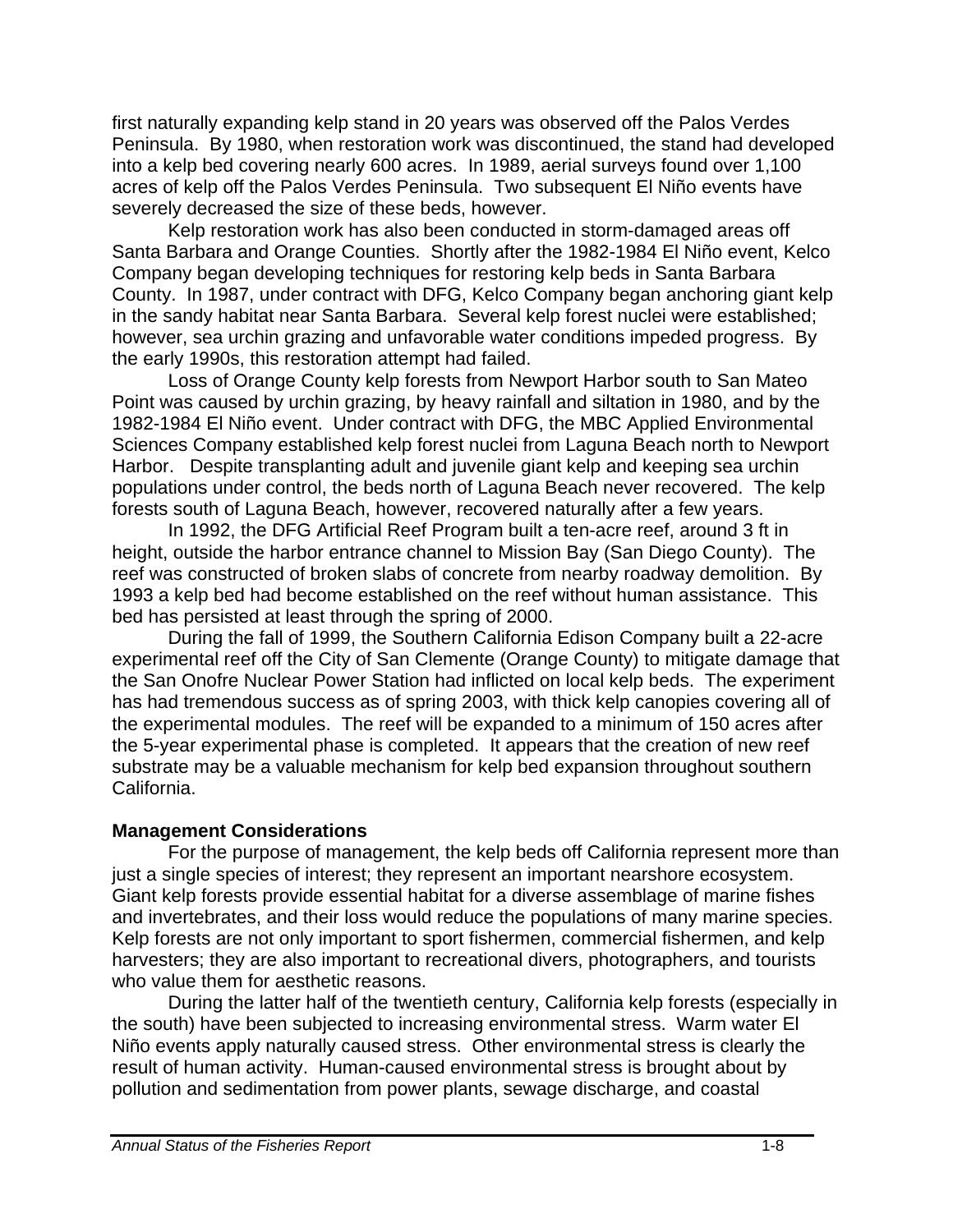development practices. While the causes of decline are complex and masked by seasonal fluctuations, it is generally agreed that there is now much less kelp along the southern California coast than there was when DFG first began conducting surveys in the early 1900s.

At least three areas of management offer some hope for reversing this trend of decline:

- Large numbers of sea urchins can damage kelp forests. DFG may consider applying more stringent limits on the take of sea urchin predators, such as California sheephead and California spiny lobster. The southern sea otter may eventually return to its southern California habitat, but whether this will, or should be allowed, to happen is highly controversial.
- Coast-wide photographic flights should be conducted at least annually (preferably quarterly or biannually, during canopy maximum and minimum). The causes for the apparent declines in kelp beds, particularly in southern California, cannot be thoroughly analyzed or understood without a better time series of data. Once gathered, the data should be incorporated into a statewide GIS. A similar database should be instituted for coastal development. This information should be available through the California Coastal Commission, since all coastal development requires a permit from the Commission. Once established, the GIS should be frequently reviewed for evidence of kelp bed damage tied to onshore activities.
- Provide additional substrate (constructed reefs) over widespread areas for establishment of new kelp beds. These may also serve as sources of giant kelp spores for re-establishment of former, natural kelp communities.

*Dennis Bedford California Department of Fish and Game* 

*Revised May 2002 by John O'Brien* *California Department of Fish and Game* 

#### **Further Reading**

California State Lands Commission. 1999. Final Program Environmental Impact Report for the Construction and Management of an Artificial Reef in the Pacific Ocean near San Clemente, California.

McPeak, RH and DA Glantz. 1984. Harvesting California's kelp forests. Oceanus. 27(1)19-26.

North, WJ. 1992. Review of Macrocystis Biology. *In*: Biology of Economic Seaweeds. I. Akatsuka (editor).

Schott, J. Dago Bank and its Horseshoe Kelp bed. California Department of Fish and Game, Marine Resources Information Bulletin, No. 2. 1976.